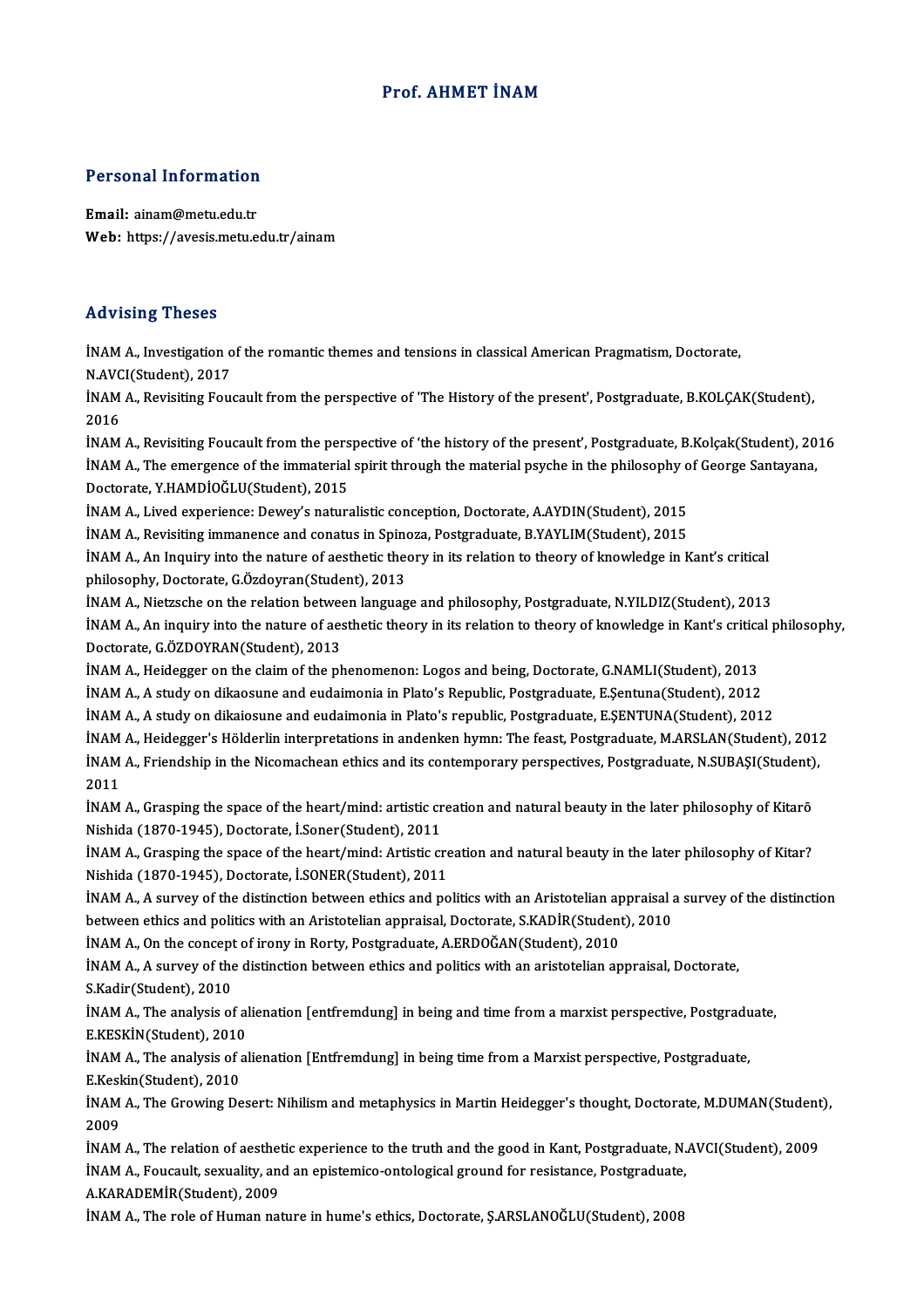iNAM A., The concept of self in the context of the "despisers of the body" alluded in Nietzsche's Thus Spoke Zarathustra,<br>Restanaduate J.Y.471Cl(Student), 2009 **INAM A., The concept of self in the cont**<br>Postgraduate, I.YAZICI(Student), 2008<br>INAM A. Jrony as a philosophical attitu INAM A., The concept of self in the context of the "despisers of the body" alluded in Nietzsche's '<br>Postgraduate, I.YAZICI(Student), 2008<br>INAM A., Irony as a philosophical attitude in Socrates, Postgraduate, H.KORKUT(Stude Postgraduate, I.YAZICI(Student), 2008<br>İNAM A., Irony as a philosophical attitude in Socrates, Postgraduate, H.KORKUT(Student), 2007<br>İNAM A., Existentialism and Samuel Beckett's two plays: Endgame and Happy Days, Postgradua

INAM A., Irony as a philosophical attitude in Socrates, Postgraduate, H.KORKUT(Student), 2007<br>INAM A., Existentialism and Samuel Beckett's two plays: Endgame and Happy Days, Postgradua<br>INAM A., Importance of art in authent INAM A., Existentialism and Samuel Beckett's two plays: Endgame and Happy<br>INAM A., Importance of art in authenticating Dasein, Postgraduate, E.YASEMI<br>INAM A., Nietzsche's concept of pain, Postgraduate, A.ONUR(Student), 200

INAM A., Importance of art in authenticating Dasein, Postgraduate, E.YASEI<br>INAM A., Nietzsche's concept of pain, Postgraduate, A.ONUR(Student), 2006<br>INAM A., Nietzche's concept of pain, Postgraduate, A.Onur(Student), 2006<br>

INAM A., Nietzsche's concept of pain, Postgraduate, A.ONUR(Student), 2006<br>INAM A., Nietzche's concept of pain, Postgraduate, A.Onur(Student), 2006<br>INAM A., An inquiry concerning the place of emotions in virtue ethics (a co INAM A., Nietzche's concept of pain,<br>INAM A., An inquiry concerning the p<br>Doctorate, A.YAZICI(Student), 2005<br>INAM A., The problem of freedom in INAM A., An inquiry concerning the place of emotions in virtue ethics (a comparison between Aristotle and Kant,<br>Doctorate, A.YAZICI(Student), 2005<br>INAM A., The problem of freedom in the context of the law of causality in K

Doctorate, A.YAZICI(Student),<br>İNAM A., The problem of freed<br>G.ÖZDOYRAN(Student), 2005<br>İNAM A. Self lave and self dea INAM A., The problem of freedom in the context of the law of causality in Kant's critique of pu<br>G.ÖZDOYRAN(Student), 2005<br>INAM A., Self-love and self-deception in Seneca, the Stoic, Doctorate, A.Sururi(Student), 2005<br>INAM

G.ÖZDOYRAN(Student), 2005<br>İNAM A., Self-love and self-deception in Seneca, the Stoic, Doctorate, A.Sururi(Student), 2005<br>İNAM A., Ousia and tragedy an ontological approach to Aristotle's poetics, Postgraduate, V.AYTEMİZ(St

İNAM A., Self-love and self-deception in Seneca, the Stoic, Doctorate, A.Sururi(Student), 2005<br>İNAM A., Ousia and tragedy an ontological approach to Aristotle's poetics, Postgraduate, V.AYTEMİZ(Student<br>İNAM A., Husserl`s c **İNAM A., Ousia and tragedy a**<br>İNAM A., Husserl`s conceptio<br>S.GÖZETLİK(Student), 2003<br>İNAM A. Intersubiectivity an

İNAM A., Husserl`s conception of intentionality phenomenological analyisis of Noesis and Noema, Doctorate,<br>S.GÖZETLİK(Student), 2003<br>İNAM A., Intersubjectivity and the problem of freedom in the philosophy of Hegel, Postgra S.GÖZETLİK(Student), 2003<br>İNAM A., Intersubjectivity ar<br>2003 İNAM A., Intersubjectivity and the problem of freedom in the philosophy of Hegel, Postgraduate, G.ATEŞOĞI<br>2003<br>İNAM A., Husserl's conception of intentionality phenomenological analysis of noesis and noema, Doctorate,<br>S.Cör

INAM A., Husserl's conception of intentionality phenomenological analysis of noesis and noema, Doctorate, S.Gözetlik(Student), 2003 İNAM A., Husserl's conception of intentionality phenomenological analysis of no<br>S.Gözetlik(Student), 2003<br>İNAM A., An Analysis in conditional statements, Doctorate, M.M.(Student), 2002<br>İNAM A., Technological pationality an

İNAM A., Technological rationality and one-dimensional man: Herbert Marcuse's critique of advanced industrial society,<br>Postgraduate, S.Soysal(Student), 2002 INAM A., An Analysis in conditional stat<br>INAM A., Technological rationality and<br>Postgraduate, S.Soysal(Student), 2002<br>INAM A. Production of an electronic an İNAM A., Technological rationality and one-dimensional man: Herbert Marcuse's critique of advanced industrial soc<br>Postgraduate, S.Soysal(Student), 2002<br>İNAM A., Production of an electronic environment cyberspace as a diffe

Postgraduate, S.Soysal(Student), 2002<br>İNAM A., Production of an electronic environment cyberspace as a difference, Postgraduate, Ö.TEK(Student), 2002<br>İNAM A., TURAN Ş. H. , Technological rationality and one-dimensional man INAM A., Production of an electronic environment<br>INAM A., TURAN Ş. H. , Technological rationality ar<br>eleştirisi, Postgraduate, S.SOYSAL(Student), 2002<br>INAM A. Justice and iustification: The argument ac İNAM A., TURAN Ş. H. , Technological rationality and one-dimensional man: Herbert Marcuse`nin ileri endüstri toplumu<br>eleştirisi, Postgraduate, S.SOYSAL(Student), 2002<br>İNAM A., Justice and justification: The argument agains

eleştirisi, Postgraduate, S.SOYSAL(Student), 2002<br>İNAM A., Justice and justification: The argument against Kantian sul<br>Rawls and Jurgen Habermas), Doctorate, S.YAZICI(Student), 2002<br>İNAM A. A Critique of the individuation İNAM A., Justice and justification: The argument against Kantian subordination of politics to morality ('I<br>Rawls and Jurgen Habermas), Doctorate, S.YAZICI(Student), 2002<br>İNAM A., A Critique of the individuation problem in

Rawls and Jurgen Habermas), Doctorate, S.YAZICI(Student), 2002<br>İNAM A., A Critique of the individuation problem in the philosophy of internal relations., Postgraduate,<br>S.KADİR(Student), 2002

CEYLAN Y., İNAM A., The Role of other in the Hegelian self-consciousness, Postgraduate, M.UÇAR(Student), 2002 S.KADİR(Student), 2002<br>CEYLAN Y., İNAM A., The Role of other in the Hegelian self-consciousness, Postgraduate, M.UÇAR(Student), 2002<br>İNAM A., The Ground of law and being-human: A Kantian antinomy and its repercussions in H CEYLAN Y., İNAM A., The Role of other in<br>İNAM A., The Ground of law and being-hi<br>Doctorate, E.ÇIRAKMAN(Student), 2001<br>İNAM A., The Breblem of transsandansay İNAM A., The Ground of law and being-human: A Kantian antinomy and its repercussions in Heidegger and Levinas,<br>Doctorate, E.ÇIRAKMAN(Student), 2001<br>İNAM A., The Problem of transcendence: Time of thought and the problem of

Doctorate, E.ÇIRAKMAN(Student), 2001<br>İNAM A., The Problem of transcendence:<br>Doctorate, Ş.DENİZ(Student), 2001 INAM A., The Problem of transcendence: Time of thought and the problem of the unit<br>Doctorate, Ş.DENİZ(Student), 2001<br>INAM A., Hegel's notion of the end of history, Postgraduate, S.YAZICI(Student), 2001<br>INAM A., The problem

INAM A., Hegel's notion of the end of history, Postgraduate, S.YAZICI(Student), 2001

INAM A., The problem of transcendence : time or thought and the question of the unity of being in hermeneutic ontology,<br>Doctorate, Ş.Deniz(Student), 2001 INAM A., The problem of transcendence : time or thought and the question of the unity of being in herm<br>Doctorate, Ş.Deniz(Student), 2001<br>INAM A., An Epistemic defense of rationality in scientific knowledge, Doctorate, H.AÇ Doctorate, Ş.Deniz(Student), 2001<br>İNAM A., An Epistemic defense of rationality in scientific knowledge, Doctorate, H.AÇAR(Student), 200<br>İNAM A., An epistemic defense of rationality in specific knowledge, Doctorate, H.Açar(

INAM A., An Epistemic defense of rationality in scientific knowledge, Doctorate, H.AÇAR(Student), 2000<br>INAM A., An epistemic defense of rationality in specific knowledge, Doctorate, H.Açar(Student), 2000<br>INAM A., Education İNAM A., An epistemic defense of rationality in specific knowledge, Doctorate, H.Açar(Student), 2000<br>İNAM A., Education as a moral matter: The normative ground of the epictetian education, Postgraduate,<br>A.YETİMOĞLU(Student

İNAM A., Education as a moral matter: The normative ground of the epictetian education, Postgraduate,<br>A.YETİMOĞLU(Student), 2000<br>İNAM A., Nietzsche's concept of drive and metaphor as a guide to his philosophy, Doctorate, M A.YETİMOĞLU(Student), 2000<br>İNAM A., Nietzsche's concept of drive and metaphor as a guide to his philosophy<br>İNAM A., Sextus empiricus' problem of criterion, Doctorate, Ö.K(Student), 1999<br>İNAM A., The Scene and problems of c INAM A., Nietzsche's concept of drive and metaphor as a guide to his philosophy, Doctorate, M.C.<br>INAM A., Sextus empiricus' problem of criterion, Doctorate, Ö.K(Student), 1999<br>INAM A., The Scope and problems of cartesian e İNAM A., Sextus empiricus' problem of criterion, Doctorate, Ö.K(Student), 1999<br>İNAM A., The Scope and problems of cartesian epistemology, Doctorate, Ş.HALİL(Student), 1999<br>İNAM A., A Study on the idea of freedom in Kant's

INAM A., The Scope and problems of cartesian epistemology, Doctorate, Ş.HALİL(Student), 1999<br>INAM A., A Study on the idea of freedom in Kant's critical philosophy, Postgraduate, İ.DURAN(Student), 1999<br>INAM A., Hegelian con INAM A., A Study on the idea of freedom in Kant's critical philosophy, Postgraduate, NAM A., Hegelian contradiction in thought and Kierkegaardian contradiction<br>relation between logic and life, Postgraduate, D.KURTOĞLU(Stud İNAM A., Hegelian contradiction in thought and Kierkegaardian contradiction in l<br>relation between logic and life, Postgraduate, D.KURTOĞLU(Student), 1999<br>İNAM A., Sextus Empiricus problem of oriterion, Doctorate, Ö.K.(Stud relation between logic and life, Postgraduate, D.KURTOĞLU(Student), 1999<br>İNAM A., Sextus Empiricus problem of oriterion, Doctorate, Ö.K.(Student), 1999<br>İNAM A., Richard Rorty's possibility of soidarity out of the Kantian g

INAM A., Richard Rorty's possibility of solidarity out of the Kantain game, Postgraduate, C.CAMCI(Student), 1999

INAM A., How can we save scientific progress in the face of incommensurability with the help of Hermeneutics?,